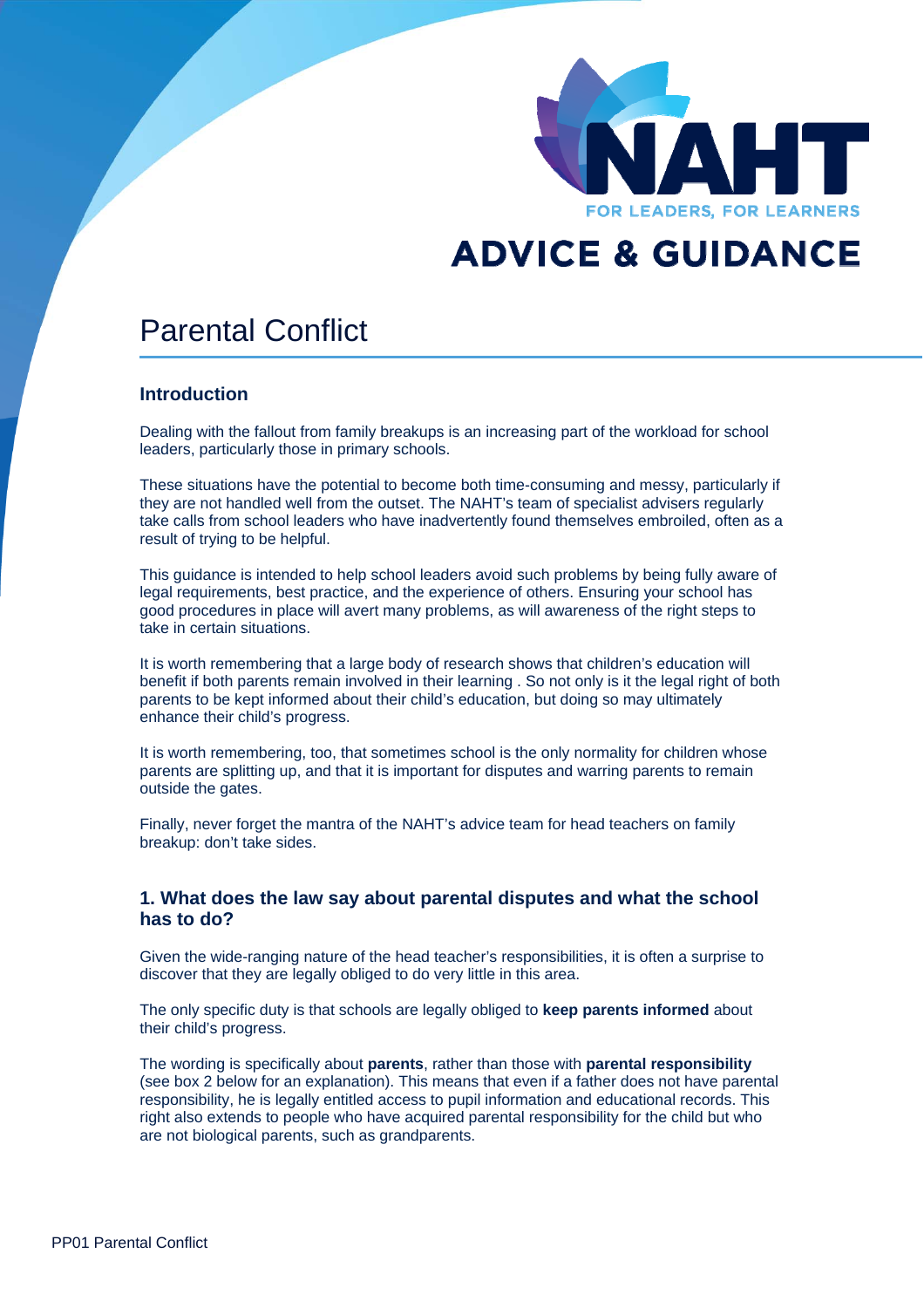

#### **The law on pupil information:**

There are two ways in which parents are entitled to access their child's records. These are:

- Under the Data Protection Act 1998, when either the child (usually aged over 12) or someone with parental responsibility can ask on their behalf.
- Under the Education (Pupil Information) (England) Regulations 2005 (SI 2005/1437) or the Education (Pupil Information) (Wales) Regulations 2004, which give parents access to information, 'Parent' is defined widely in the 1996 Education Act to include parents who do not have parental responsibility, non-parents who do have parental responsibility and any person who 'has care of (the child)'.

#### **What is parental responsibility?:**

The status of parental responsibility was created under the Children Act 1989, and confers rights and responsibilities over a particular child. The details have changed slightly over the years.

- All mothers automatically have parental responsibility for any child born to them.
- Fathers married to the mother at the time of the birth also have parental responsibility.

Unmarried fathers can acquire parental responsibility in several ways, such as being named on the birth certificate of children born after December 1 2003, by subsequently marrying the child's mother, by obtaining order from the court, by agreement in writing with the mother, or by becoming the child's guardian.

## **What other legal pitfalls are there?**

Headteachers should be very careful when dealing with solicitors' letters and anything to do with court orders. It is important to **check any legal information you are given**, see original documents and ask questions until you are satisfied. It is not a good idea to agree to give evidence for one side or the other in a residence hearing unless the court asks you to do so.

## **If a parent tells you the court has ordered that the other parent should have no contact with the child**

Ask to see the relevant document, and make sure it is a court order. However, court orders can take some time to process and for quick clarification in an emergency you could accept written confirmation from a parent's solicitor. In these cases it is important that school staff are informed on a "need to know" basis, as if the banned parent appears action may need to be taken quickly. Reception or office staff would need to have such information, as would the child's teacher and TA. They also need to know what to do under these circumstances.

## **If the court or a Cafcass worker makes contact**

You may be asked to provide information or give evidence about a child's behaviour under specific circumstances. It is important to ensure that you are speaking to a court representative, or someone from Cafcass.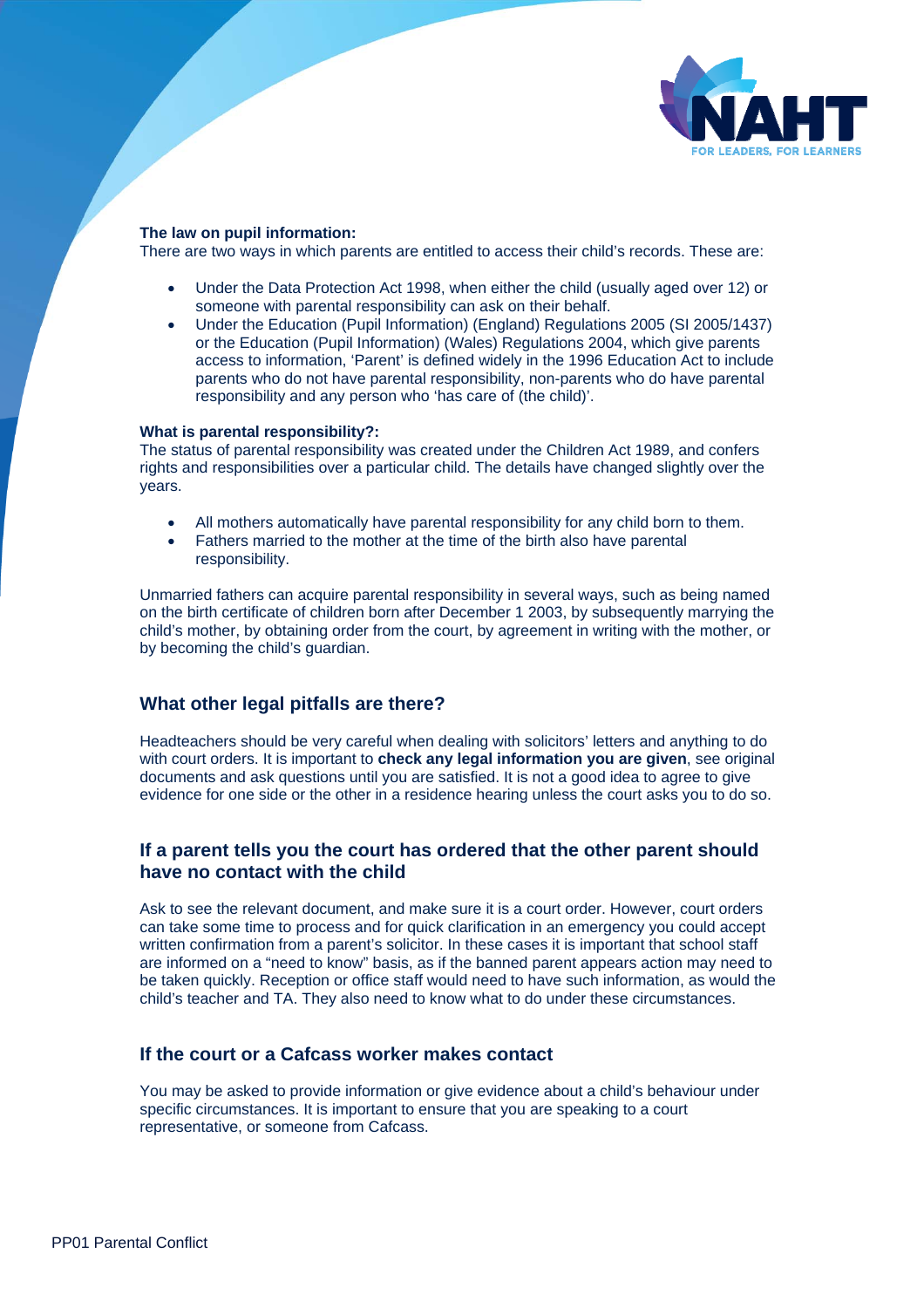

Cafcass is an official organisation which looks after the interests of children involved in family proceedings, working with the children and their families before advising the court on what they believe is in the best interest of the child.

It is also important to ensure that your evidence is limited to fact, rather than opinion. If you were required to give evidence in court, you would be asked to justify it and would be crossexamined, possibly by a parent acting on their own behalf.

#### **Case history 1**

#### **Family breakups: the head's view**

As the head of a junior school in Surrey, Gail Larkin says family breakups are becoming both more frequent and more acrimonious. She has learned the hard way that good behaviour is often the first casualty of divorce, with incidents including squabbling parents in school separated by police and child protection officers, and parents far too keen to provide every sordid detail of their partner's alleged infidelities.

Once, as a deputy head, she was asked to hide a child from his father, because there was a court order preventing contact. The child was hidden and the police called, but it turned out that there was no official order in force and the school – given false information – had been in the wrong.

"My advice to anyone is that you are only there to side with the child. One parent is playing you off against the other and that's the hardest thing to deal with. I say I am only interested in what is happening to your child."

In these situations, school is a safe haven for the child and Mrs Larkin has barred parents who fought in school. "The children are always affected when their parents split up, though their parents never think they are."

She has her own list of rules for how to handle parental splits, which are:

- Get both sides of the story: you need to know something about what is happening to work with your pupil, but don't just believe one parent. And don't get involved.
- If you are told there is a court order, make sure you see it
- If there is a court order limiting or banning contact with the child, make sure frontline staff such as school receptionists, and the child's teacher and TA know about it.
- Don't respond to lawyers if they are asking you to go to court. If you get a legal phone call always ask for a number and ring the person back, to make sure they are who they say.
- You will need to give evidence if Cafcass or the court asks you to. Make sure what you say is factual and not opinion.
- In the case of a name change, find out if the parents were married and who has parental responsibility. Contact the LA for advice if necessary.
- Make sure both parents get all the information about the child's progress at school and be prepared to organise extra slots at parents evening so that they can have separate appointments on separate days if necessary.
- Be reassuring if a child is moving between two homes during the week and uniform, shoes or homework are in the wrong place.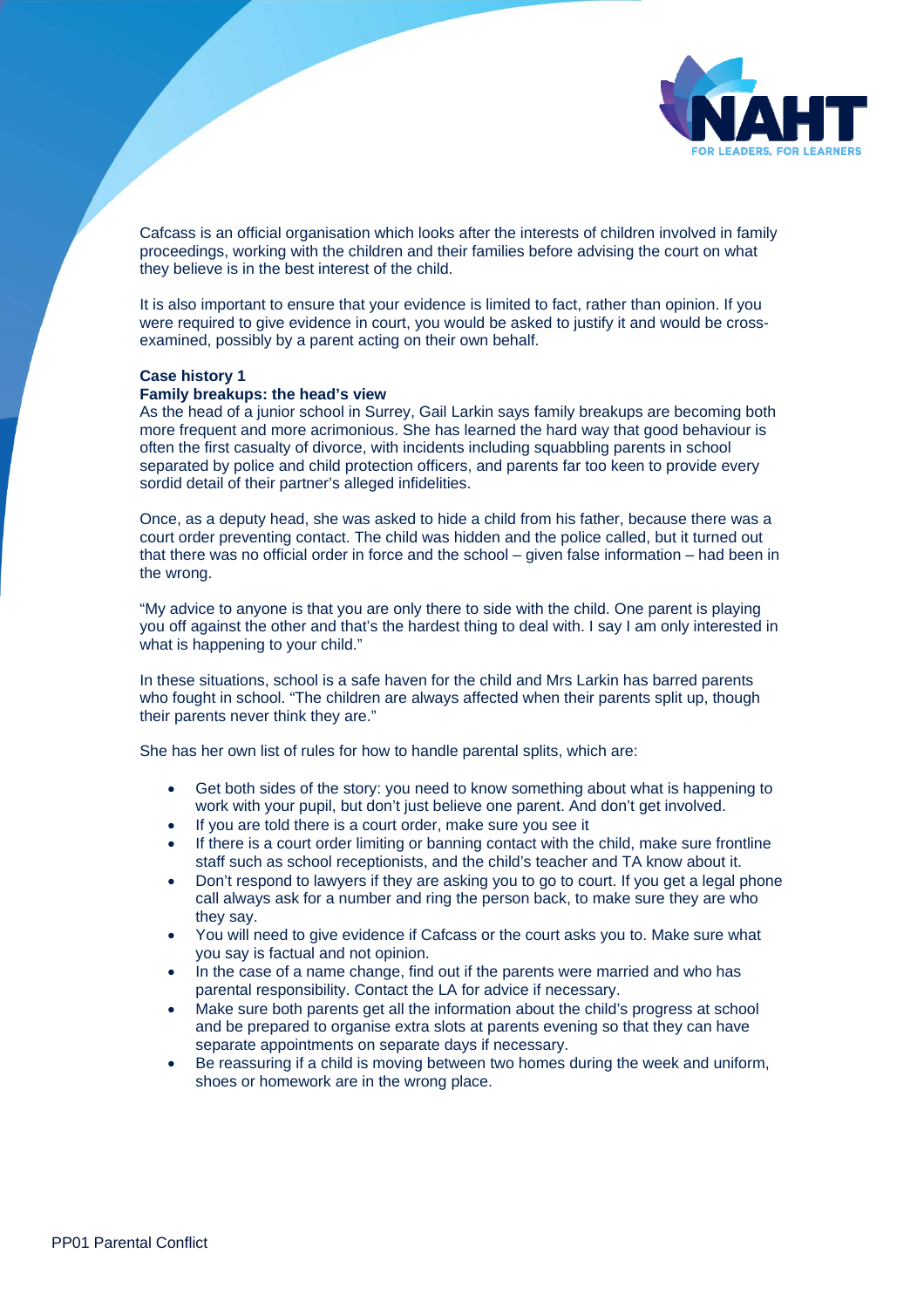

## **2. Common flashpoints and how to avoid them**

#### **Name changes**

A child's surname can become a major part of the battle between estranged parents, and it is not uncommon for the school to be told it has changed.

This can be a grey area if the parents were unmarried, or those with parental responsibility cannot agree.

If everyone with parental responsibility agrees, this is fine – but note that unless there is a residence order in respect of the child, there is no requirement for consent to be in writing and so it may be hard for a school to know whether or not the change is lawful.

If one parent unilaterally changes the name and the other does nothing, consent may eventually be assumed to have been given.

If there is a dispute over the name between parents, and none of the legal provisions apply (see box 3) the school should in the first instance ask the parents to sort out the problem and return with a solution. The school might wish to stress the importance of not involving their child in a distressing dispute.

If this proves impossible, the school should make a record of both names and could ask to see the birth certificate.

The school could ask the child by which name they would prefer to be known, but this is an option for older children rather than younger ones.

#### **Name Changes – what the law says:**

Where a residence order is in force, the child cannot be known by a new surname without the written consent of everyone with parental authority, or permission from the court.

Where there is no residence order, the consent of those with parental responsibility is still required but need not be in writing. A parent, anyone with parental responsibility, or the child him or herself, can apply to the court for a Specific Issue Order to change the child's surname.

The name could also be protected with a Prohibited Steps Order.

#### **School pickups**

These can be a problem if one parent does not want the other to collect the child from school. The situation is clear if there is a **court order** preventing one parent from contact with the child.

However, if there is no such restriction, and no issue about safeguarding, then it would be difficult for the school to prevent a child going home with one or the other parent.

**Good protocols** are helpful in this situation. At the beginning of each school year, parents should be asked to complete a form giving the names of those who may collect their children, and should also be asked to contact the school if this changes for any reason. The forms should be sent to both parents. As always, if there is a dispute the parents should be asked to sort it out themselves and inform the school of their decision.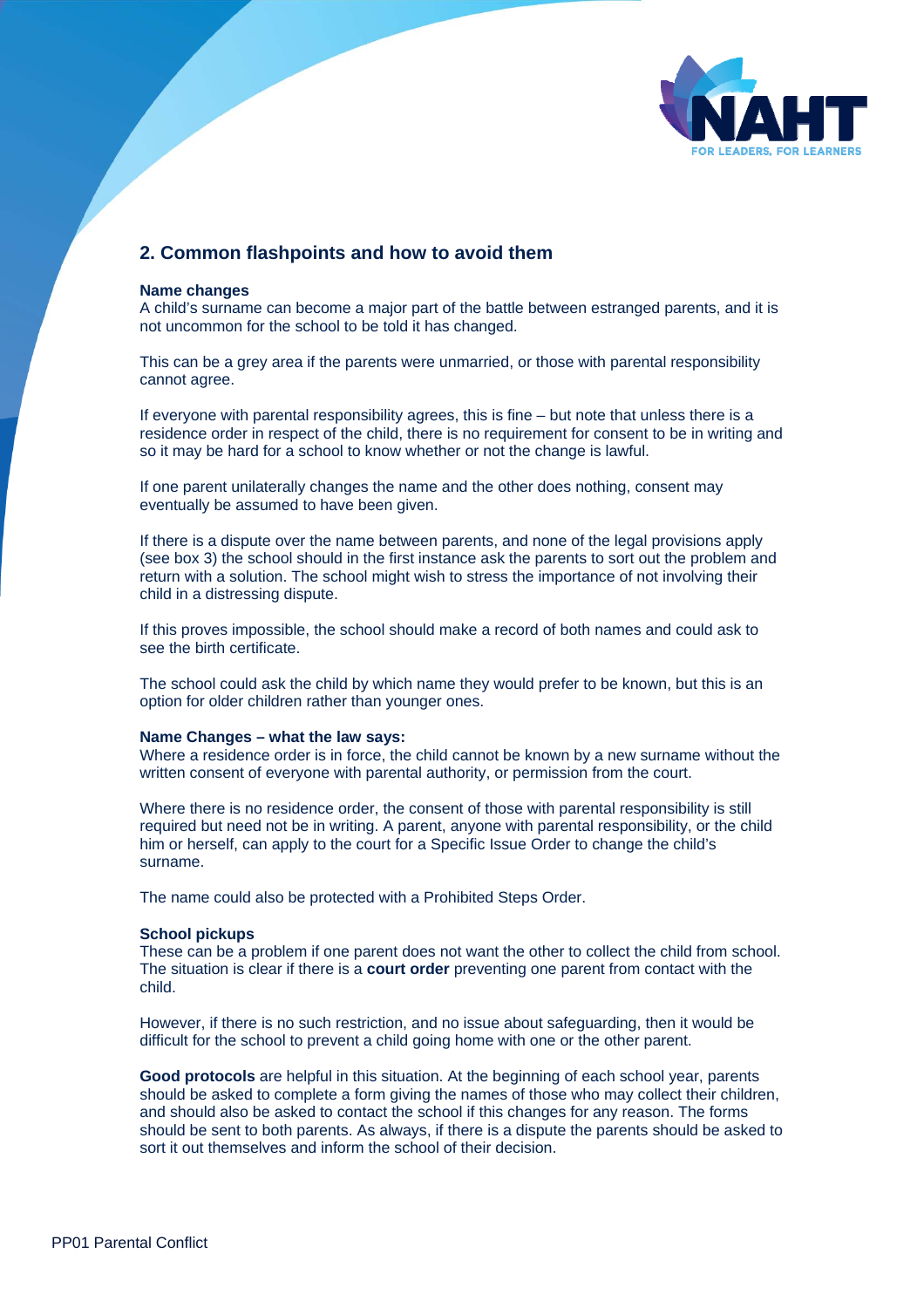

#### **Information and Parents' Evenings**

Birth parents and people with parental responsibility are legally entitled to request information relating to school and a child's progress. It is good practice in any case to ensure the information goes to both birth parents in order to encourage both to remain as involved as possible in their child's education. It is worth persevering if one parent seems hard to contact: young fathers, for instance, may be moving home frequently and find dealing with schools intimidating. Making the effort early may pay dividends later.

Remember that keeping parents informed is not just about annual reports but decisionmaking such as GCSE choices and even school trips.

Parents' evenings can be particularly difficult as warring parents may not only require separate appointments, but may wish to avoid seeing each other altogether. It may be necessary to arrange more appointment slots than there are pupils to accommodate this.

This can be a particular issue in secondary schools where pupils see their teachers to book appointment times for their parents. Schools may wish to consider how to accommodate this difficulty.

## **Being asked to take sides**

#### **One word: don't.**

Head teachers have ended up with complaints made against them for expressing opinions in these situations. No matter what you feel about where your pupil would be better off living, it is important to keep it to yourself – unless, of course, you are so concerned that it becomes a safeguarding issue.

Warring parents will often try to tell you all the details of their former partner's transgressions. You may wish to ask them to stop if the information strays beyond what you need to know to best help your pupil.

If you agree to go to court to support the residence application of one parent, you will be cross-examined, quite possibly by the other parent in person. This will not be good for your relationship with this parent of your pupil.

#### **Legal correspondence**

It is also not uncommon for the solicitor for one side or the other to contact you for information which will be used in court. It is very common for heads to think they must respond to these requests.

Be aware that parents, or people with parental responsibility, may make a lawful request for information, for example under the Pupil Information Regulations, through a solicitor. If you get a phone call or a letter, check very carefully exactly who it is from. It is a good idea to ring people back to make sure they are who they say. Check the wording of letters very carefully. Take advice from the NAHT, your LA or your school's lawyer if you are unsure.

#### **Case history 2**

#### **Don't take sides: the key message from NAHT advisers**

For NAHT solicitor Simon Thomas and specialist adviser Jan Myles taking calls from heads embroiled in parental disputes is a regular part of their workload.

"Getting involved is a no-win situation. The trouble with getting coerced into supporting mum or dad, perhaps because the child gets very upset after staying with one or the other, is that the head thinks they are helping but get embroiled and get a complaint against them," says